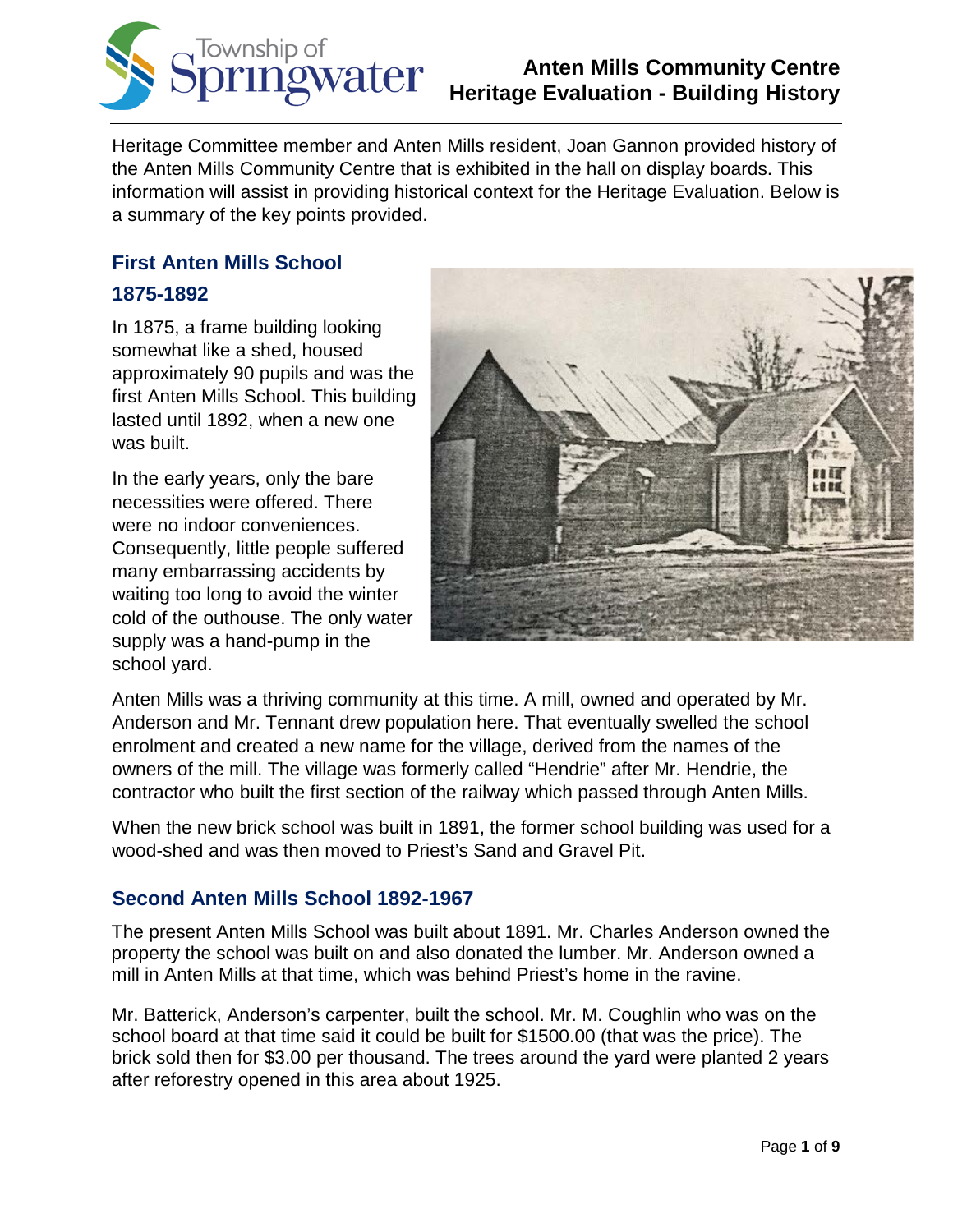

Up to the time this brick school was built, Apto and Anten Mills were under one set of trustees. Miss Cronan was the last teacher in the old school and the first teacher in the new school.



- The wages at that time \$112.00 per year
- 
- 
- 

#### **Teachers**

Norine Haight

Caretaking \$0.75 per month

- Insurance \$4.00 per year
- Fuel  $$20.00$  per year

Miss Cronan Mr. Ferguson Mr. Deitman Mr. Moore Miss Kelly Mr. Carson Mr. Lucas Miss McDermott Miss Quantz Mr. Vulmer **Miss Brooks** Miss Miss Watson (Mrs. Knapp) Mr. Maddon Miss Murray Mrs. Metcalfe Miss Elrick Miss Grey Miss Irish Miss Shire **Miss Zuinlan** Mrs. Knapp Miss Waterman Miss Matthews Miss Robb (Mrs. Perc. Muir) Miss Elacott **Miss Crowe** Miss Crowe Mrs. Flora Muir Miss Harrison Miss McDonald Miss Patterson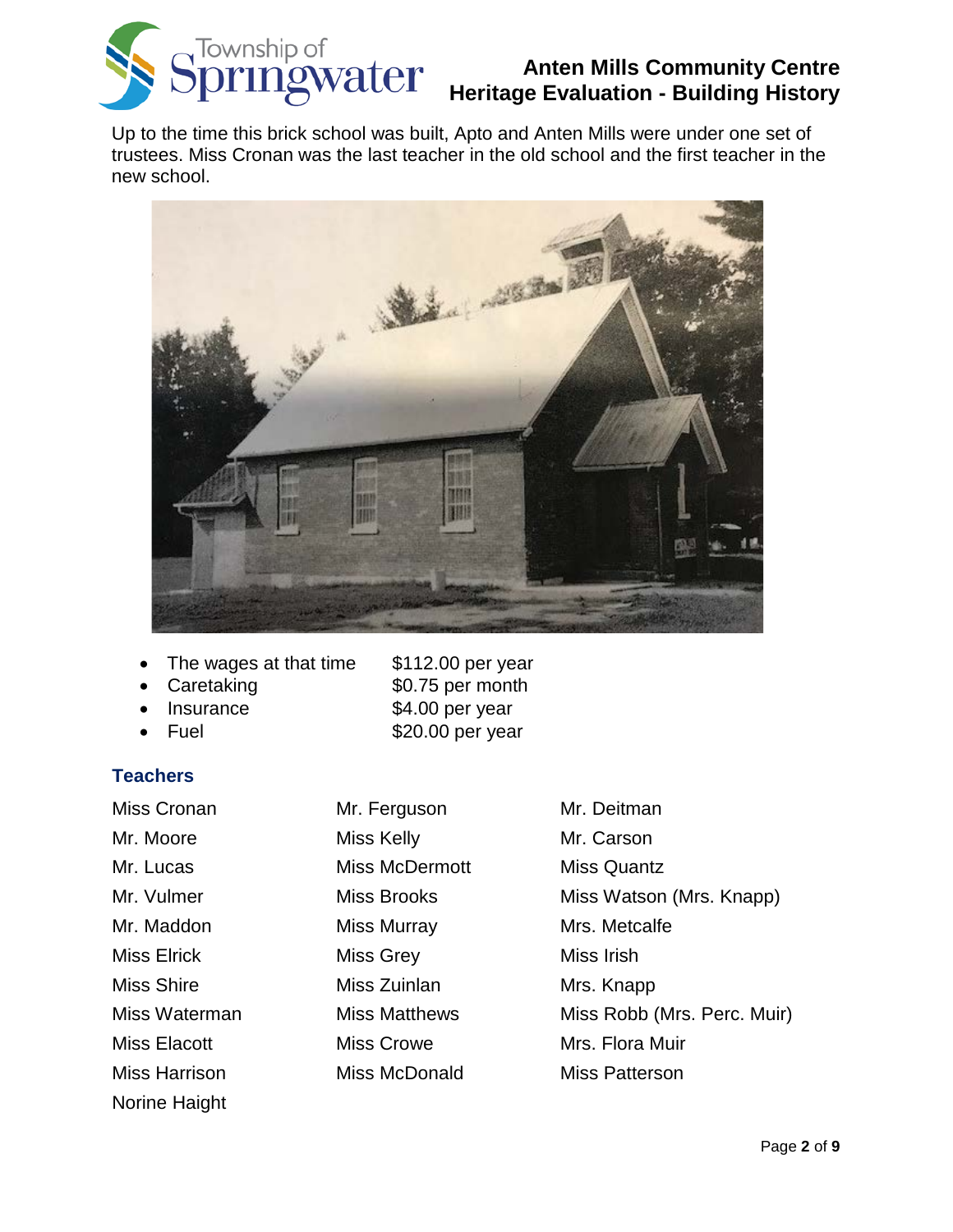

### **Timeline of Events**

- **1936** The bell house and eaves trough were built on the school. Also a new shingle (wood) roof by Mr. Hugh Swenton was put on.
- **1937** The partition was erected at the back of the school for toilets and cloakrooms.
- **1940** Electricity was installed by the late Mr. F. Parry.
- **1944** All grade 8 students who passed into grade 9 were moved to Minesing Continuation School.
- **1949** The school was insulated by Nelson Insulating Company.
- **1952** Water was piped into the school.
- **1964** The foundation was built under the school. A gas furnace and flush toilets were installed.
- **1967** In January the school was closed and the children were transported to Minesing Central School.



Anten Mills Public School, Sept. 1905.

Once a year, the school was lit up with gasoline lamps, loaned by two of the parents. That was the night of the school concert. From the moment you stepped inside the doors, the Christmas spirit was evident. Homemade decorations adorned the huge spruce. There were green boughs in every window. The organ had been moved from the church basement, the benches too – and every bench was filled! There were people standing.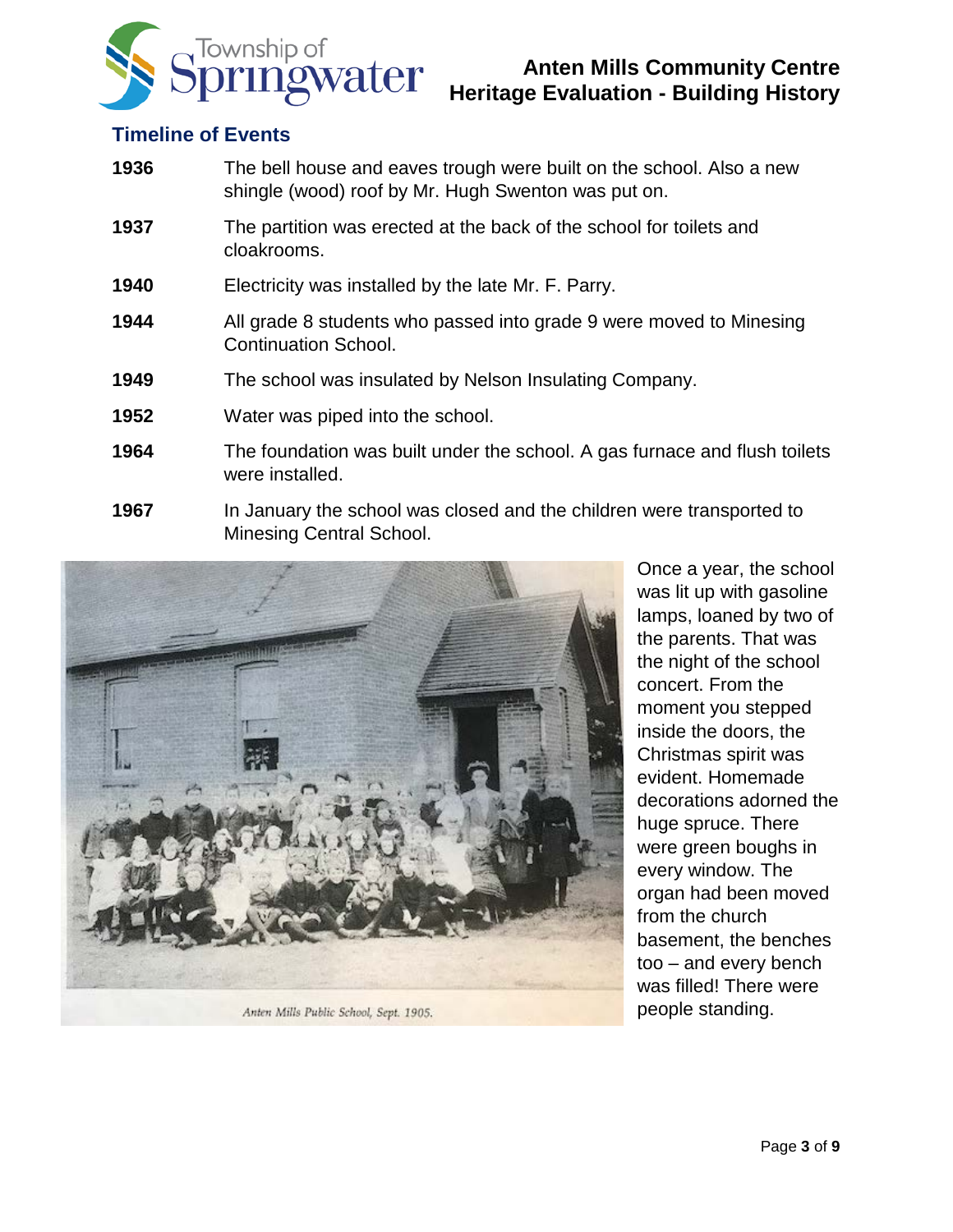

"The Anten Mills school house still stands, after some 93 years of service to the citizens of its area. It serves its community still – only now in a new capacity. The blackboards have been removed, new flush toilets installed and a new sign hung upon its entrance. It is now the 'Anten Mills Community Centre'. It houses activities of interest for both old and young."

Norine (Haight) Park, former teacher

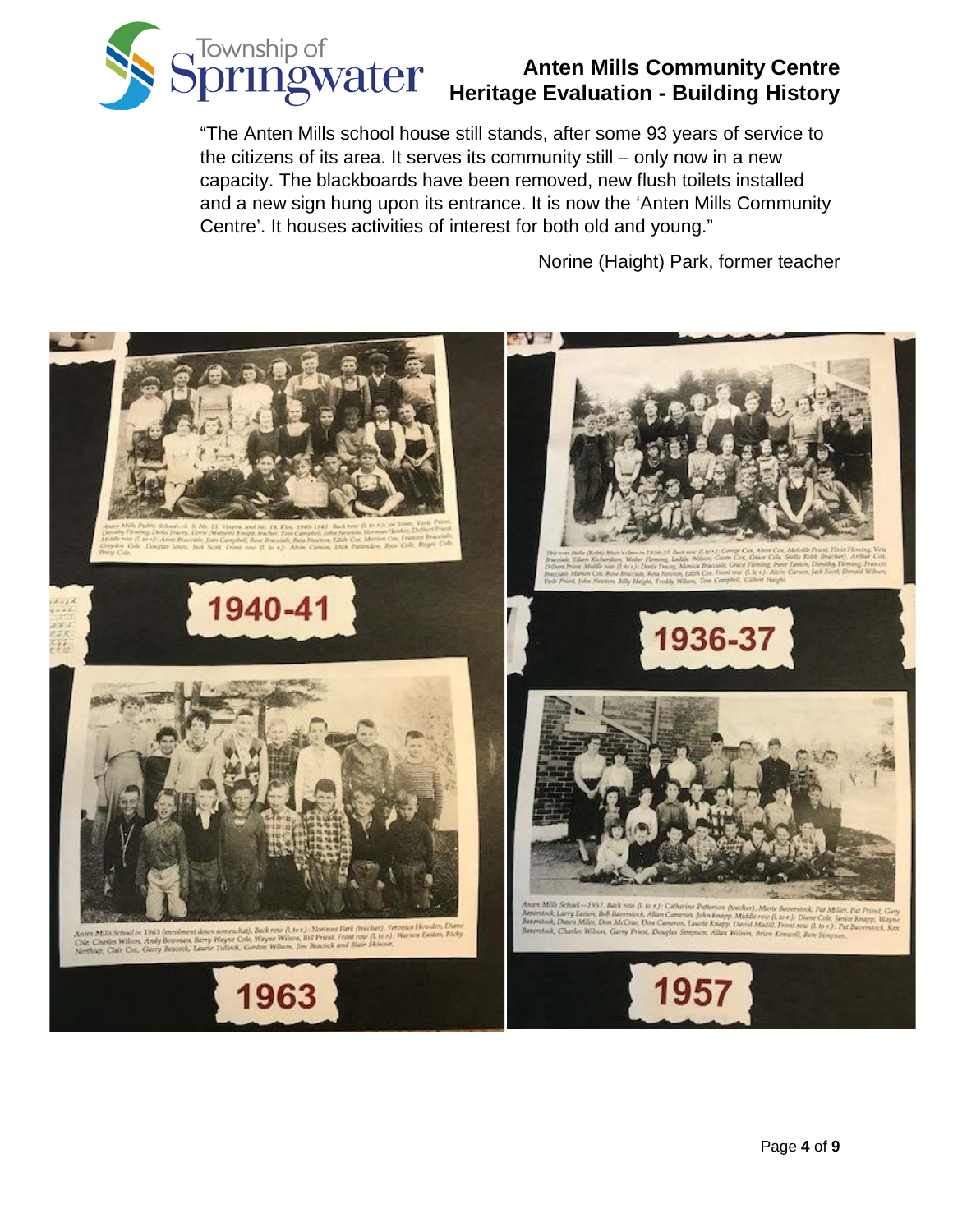

П

#### **Establishment of Anten Mills Community Centre**

The Anten Mills Community Centre was established through Vespra Township By-law No. 1334 in 1971. The first Board members were:

John Shannon Roland Wagner

Glen Wagner Alan Johnston

Robert VanNispen Venner Lambert

Ivan SkinnerBy-Law No. 1534 Corporation of the Township of Vespra A by-law to establish a community centre at the hamlet of Anten Mills in the Township of Vespra WHEREAS provision is made for the establishment of Community centres in Ontario HSO 1960, Chapter 60, section 4 AND WHEREAS it is desirable to establish a community centre at the hamlet of Anten Mills in the Township of Wespra, THEREFORE the municipal council of the Township of Vespra enacts as follows: That a community centre defined as the Anten Mills Community Centre be established, and the said community centre be administered by the following board appointed for the year, 1971: John Shannon Glen Wagner Robert VanMispen Ivan Skinner Roland Wagner Alan Johnston Venner Lambert The said community centre shall be maintained as a community The said community centre shall be maintained as a community of the said board in conformity with the Act and the regulations made thereunder.

READ a first, second and third time and passed the first day of November, 1971.

Edwards

Bark Socan

Clerk

CERTIFIED TO BE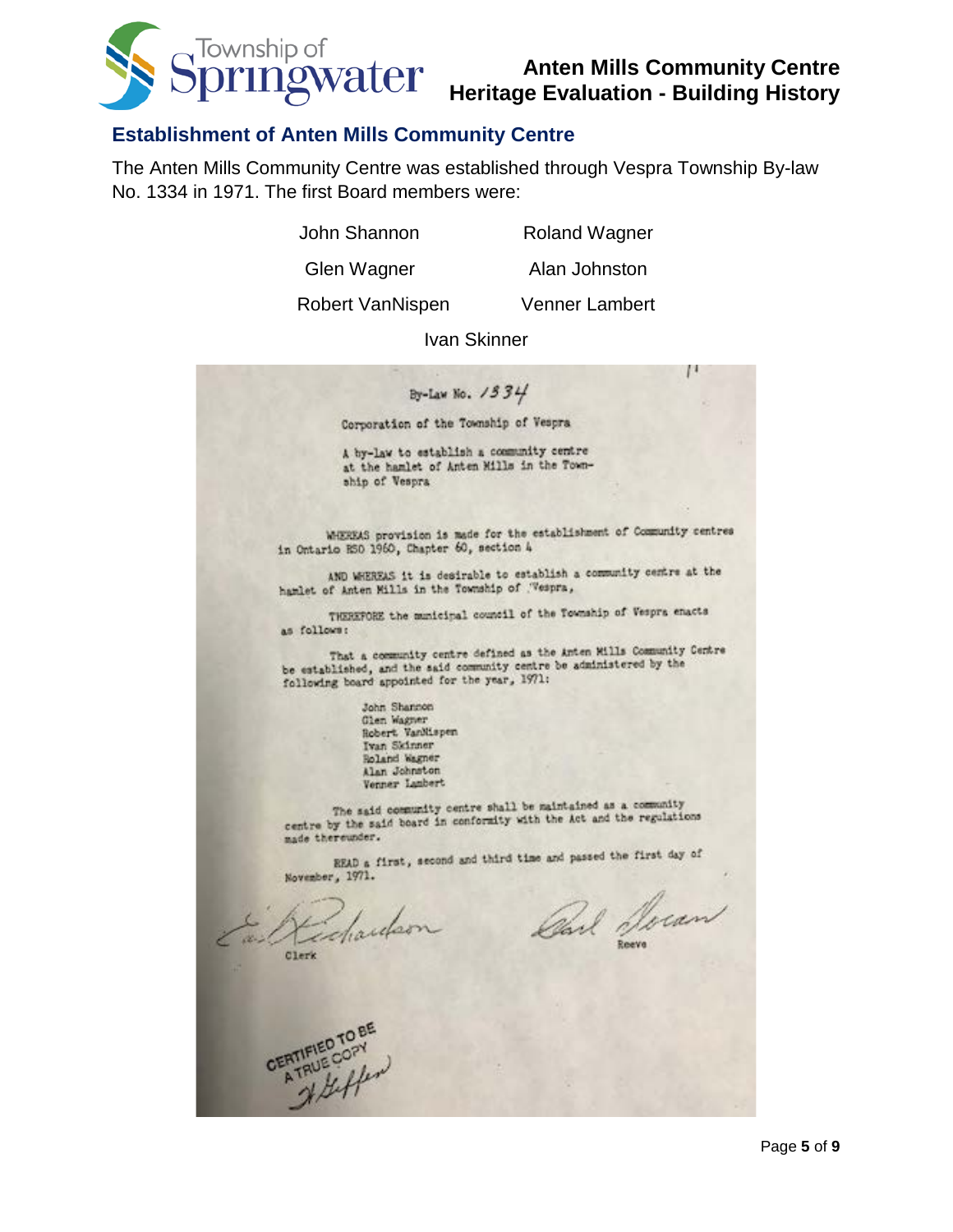

In November 1972, the Simcoe County Board of Education officially conveyed the land and the school to the Township of Vespra for the purpose of using it as a community centre.

THIS INDINTURE, made in duplicate the 16th

day of November, A.D., 1972.

IN FURSUANCE OF THE SHORT FORMS OF CONVETANCES ACT:

BETWEEN:

THE SIMODE COUNTY BOARD OF EDUCATION, a corporation incorporated under Fart<br>III of the Secondary Schools and Boards<br>III of the Secondary Schools and Boards III of the Secondary Senocis er Education Act, being R.S.O. 1970,

hereinafter called the GRANTOR

OF THE FIRST PART,

 $-4nd -$ 

FAME RICHARDSON, of the City of Barrie,<br>In the County of Simose, Clerk-Treasurer,

hereinafter called the GRAWTEE OF THE SECOND PART,

 $-and -$ 

THE SIMOON COUNTY HOARD OF EDUCATION and the CONFORNICH OF THE TOWNSHIP OF VERTIA.

hereinafter called the PARTIES OF THE THIRD PART.

WHEREAS the Grantor is the suscessor to the Trustees of Public Union Number 14 School Section Flos and Vespra.

AND WHEREAS the Township has agreed to acquire the hereinafter described lands for the purposes of establishing a Community Centre.

WITNESSETH that in consideration of other valuable consideration and the sum of CHE (\$1.00) DOLLAR of Lawful money of Canada now paid by the said grantee to the said Grantor (the receipt is hereby it asknowledged) and it the said grantor DOTH GRANT unto the said grantes in fee simple

ALL AND SINGULAR that certain parcel or tract of land and premises, situate, lying and being in the Township of Vespra, in the County of Sizece, more particularly described as follows:

PIRSTLY: Being composed of all of Lots 10, 11, 12 and 13, as shown on a Flan registered in the Registry Office for the Registry Division of the County of Simooe as Number 352.

SECONDLY: Being composed of part of Lot 1, in the Seventh Concession of the said Township of Vespra, more particularly described as follows:

communicial at an iron bar planted at the South-west angle of Lot 10 of Registered Plan 352;

THINCE South 33 degrees, 32 minutes, 15 seconds East, 165 feet to an iron bar;

CERTIFIED TO DE ATRUECOPY THENCE North 56 degrees, 40 minutes, 15 seconds East, 261.89 feet to an iron bar;

 $-2-$ 

THENCE North 33 degrees, 32 minutes, 15 seconds West, 165 feet to a point being also the South-east angle of Lot 13, Plan 352; ThinKCE Westerly along the Southerly limit of Lots 13, 12, 11 and 10 of Registered Plan 352 to the place of commencement.

 $-3 -$ 

TO HAVE AND TO HOLD unto the said Grantee, unto the use of The Corporation of the Township of Vespra so long as the said lands hereindescribed are required and actually used by The Corporation of the Township of Vetpra, its successors, and assigns, for the purpose of a Community Centre and unto the use of The Sincoe County Board of Education in fee simple thereafter.

SUBJECT NEVERTHELESS to the reservations, limitations, provisess and conditions expressed in the original grant thereof from the Crown and in any statute vesting title in either or both of the cestuis que use or either of them.

The said Grantor covenants with the said Grantee that the said Grantor has the right to convey the said lands to the said Grantee notwithstanding any act of the said Grantor.

And the said Grantee shall have quiet possession of the lands free from all encumbrances,

And the said Grantor covenants with the said Grantee that the Grantor will execute such further assurances of the said lands as may be requisite.

And the said Granter covenants with the said Grantee that the maid Grantor has done no act to encumber the said lands.

The said Grantor releases to the said Grantee all its claims upon the said lands except only its rights under the habendus contained herein.

IN WITHESS WHEREOF the Grantor has hereunto caused to be affixed its corporate seal under the hands of its proper officers duly authorized in that behalf.

THE SIMOON COUNTY BOARD OF STONED, SEALED AND DELIVERED. IN THE PRESENCE OF 'L Bell  $d\mathbf{E}$ SECRETARY AND ASSISTAN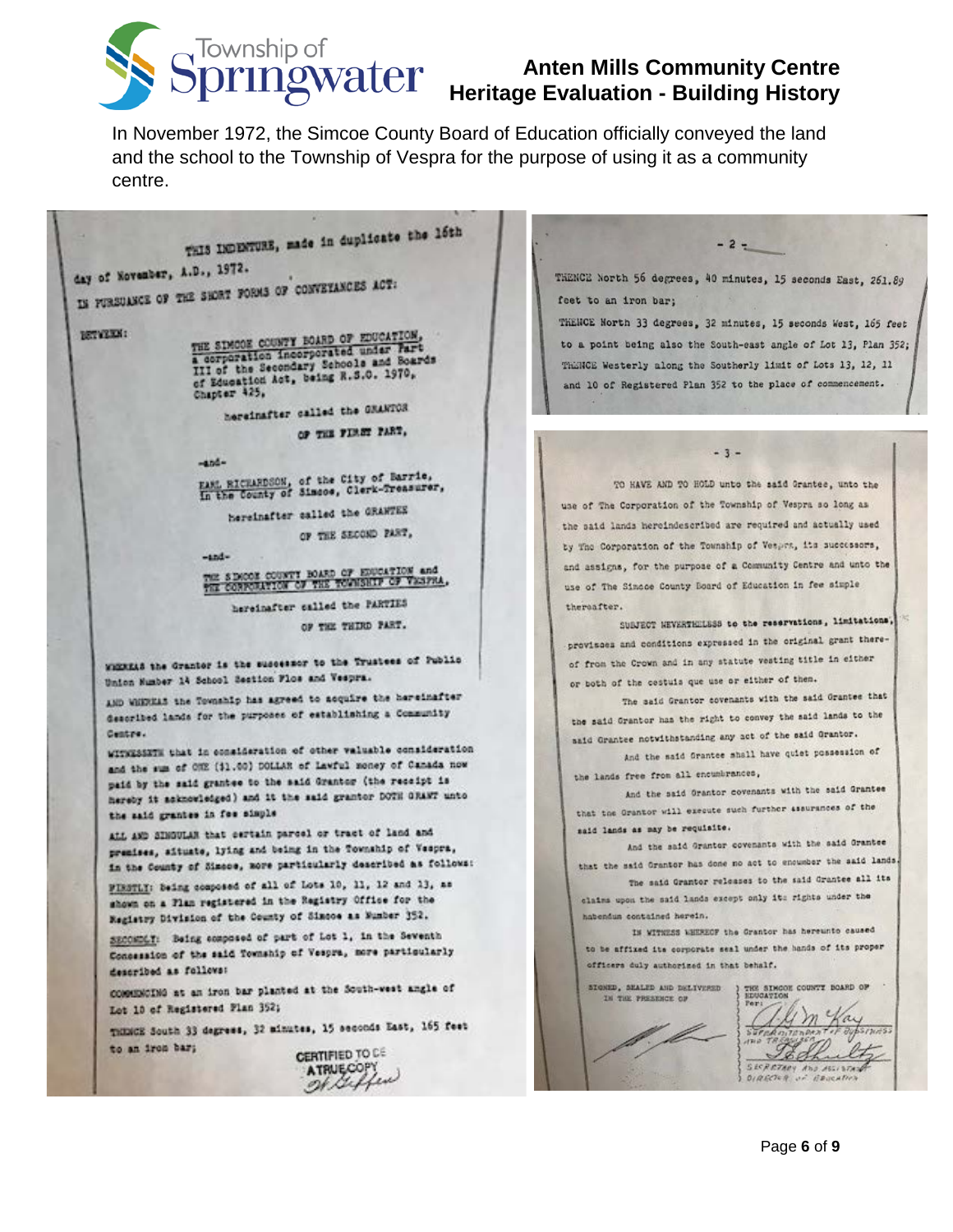

### **Anten Mills Community Centre**

#### **Excerpts written by Edna Shannon from "A History of Vespra Township" book, published in 1987**

In the fall of 1971, it was suggested by John Shannon, a new resident of Anten Mills, that there should be a rink for the children to skate on in the winter.

The little red schoolhouse had been re-opened for the use of a grade 5 class, but it was rumoured that it would be closing in the near future. Permission was granted to hold a meeting in the school to find out what support could be expected to plan for a skating rink. This meeting was held on October 17, with 18 interested people present. A second meeting was called for October 27, and a representative of Vespra Council, Venner Lambert, attended. The group was advised to elect an executive and present it to the council for approval with the intention of organizing a community centre.

The skating rink was the first project and this required money and work. A canvass was made of 91 homes for donations. Three Barrie building companies also made donations. A draw was held which helped the cause greatly. Oscar Anderson was approached to drill a well; this he consented to do and completed the job without cost. The plumbing details were supervised by Percy Muir. The lumber for the rink was purchased from Cashway Lumber Co., which donated half the cost. Robert Thorne looked after the electrical work for the light poles, which were donated by Lorne Wilson.

Through the efforts of George Breedon, Wayne Cameron of Elmvale brought his equipment to level the ground and the rink began to take shape. Lorne Howden welded the goal posts from pipe supplied, and heavy duty hose was donated by the Shell Oil Co. Four old-timers were among those who helped John Shannon build the change house; they were Gilbert Haight Sr., Percy Muir, Walter Fare and Roy Miles. This building has since been replaced by a block building.

Snow removal was a problem, but, with the help of Del Priest and Glen Wagner and the boys from Security Camp and others, the rink was always cleared. The flooding for the first few years was looked after by John Shannon and Roy Miles.

The opening of the rink took place on January 29, 1972 with a large turnout. Reeve Alan Johnston officiated in cutting the ribbon. Broom ball and hockey were enjoyed, followed by a skating party and bonfire in the evening. Everyone enjoyed the increased activity which the rink provided. This was the nucleus for winter carnivals to follow, in future years, with floats and costumes.

An application was made to the School Board, through Earl Richardson, Clerk Vespra Township, that the Committee be granted priority when the school closed. This was recognized in late 1972 and the property was transferred to the Township. The organization was officially registered with the government as the Anten Mills Community Centre.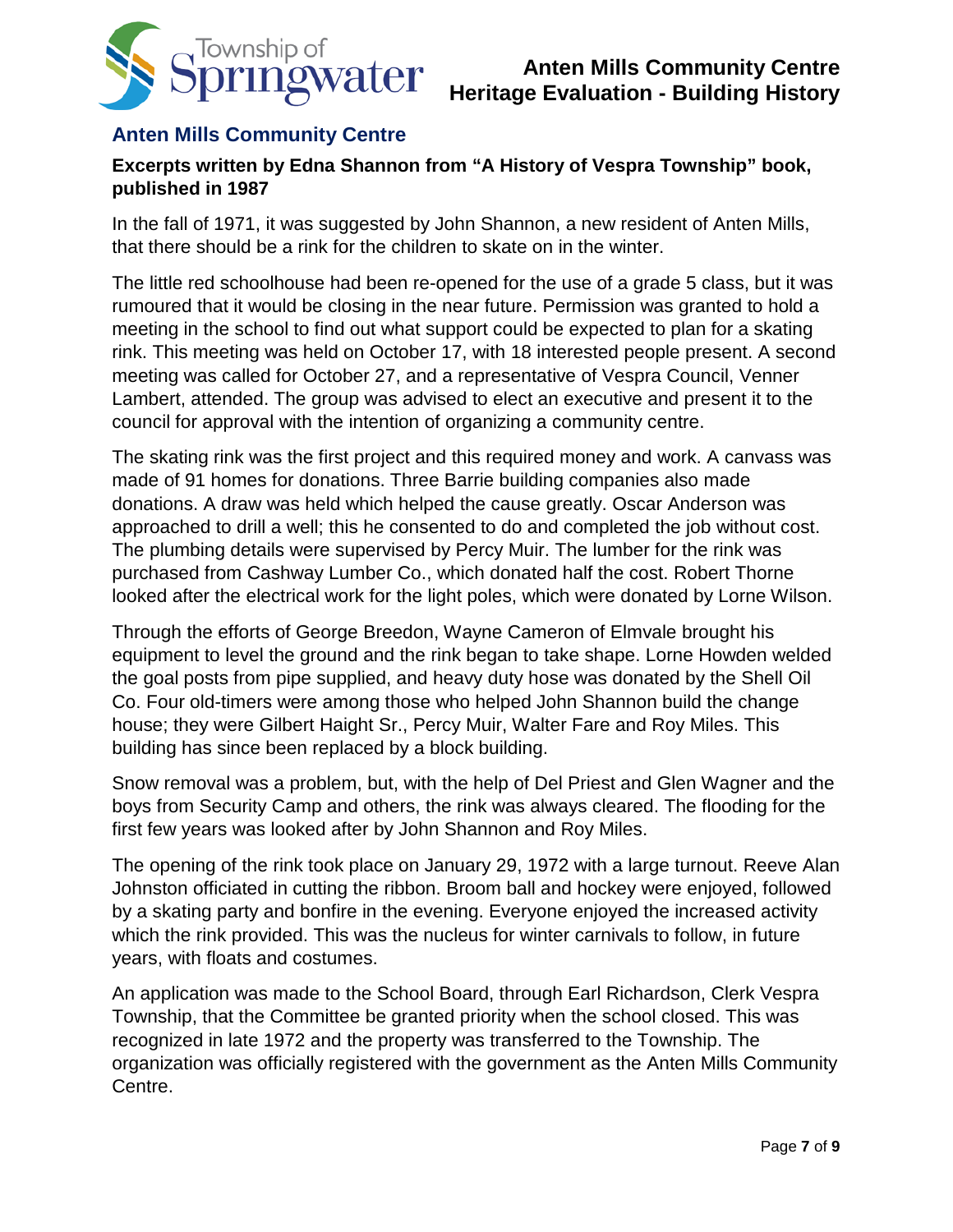

The grounds are made up of two lots from Lawrence Scott's subdivision, the school grounds and a lot on the west side of the school grounds donated by Mrs. Evelyeen Alden, and Church St. (This was a street included in the original plan but was never opened up).

In 1972, a set of swings was purchased for the playground, followed in 1973, by a slide and two picnic tables. In 1974, new ball park bleachers were built by Ivan Skinner and helpers. In 1975, a new backstop for the ball diamond was purchased. That same year a great deal of controversy arose when light standards were purchased by the executive, to be erected around the ball park. The executive under President Everett Beacock, had obtained the approval of the Township for this and had raised considerable money for the purchase of the lights, but when criticism arose as to what effect this would have on our small community, a special meeting was called.

A large crowd heard Councillor Venner Lambert explain that it would be the Township Ball Park for the use of all teams and a charge would be made to use it. This information put a new light on the subject and much opposition was voiced by those living on adjacent properties. It was finally decided to have a vote by ballot. Adjacent residents would have three votes, another group two votes, and those farther out one vote. These ballots were hand delivered to every property owner and returned to the Community Centre on May 7, 1975, between 2 and 8 p.m. The result of the vote was against the lights by a large majority and they were eventually sold to the Township of Vespra at a loss. This created quite a problem for the executive, who had worked so hard for this cause, but they handled it to everyone's satisfaction.

Summer activities over the years have included ball games in intermediate, junior, peewee and tyke categories, also a girls' team which did very well. Day camp was held several years, with the pond at George Breedon's campground used for swimming. In 1983, a Fun Day was organized to round out the summer and proved very popular. Ball games, races, horseshoe pitching, barbecue and street dance were some of the things planned. This has been repeated each year since in September.

Anten Mills' version of the Grey Cup has taken place on several occasions. The football game between the married and single men created much amusement for the spectators. Sandy Proctor and Roy Williamson were among the first referees, with Charlie Williamson calling the play by play from his perch on the platform. This was followed in the evening by a dance and the choosing of Miss Grey Cup.

The first such event had Mike Dunphy as disc jockey and Bob Shook acted as MC. They managed to keep everyone on their feet. When the contestants for the "Beauty" contest were announced, four entrants paraded around the floor; 'Glenda' Wagner, 'Teddy' Patterson, 'Evelyn' Beacock and 'Glenna' Young. Each received thunderous applause for their sportsmanship.